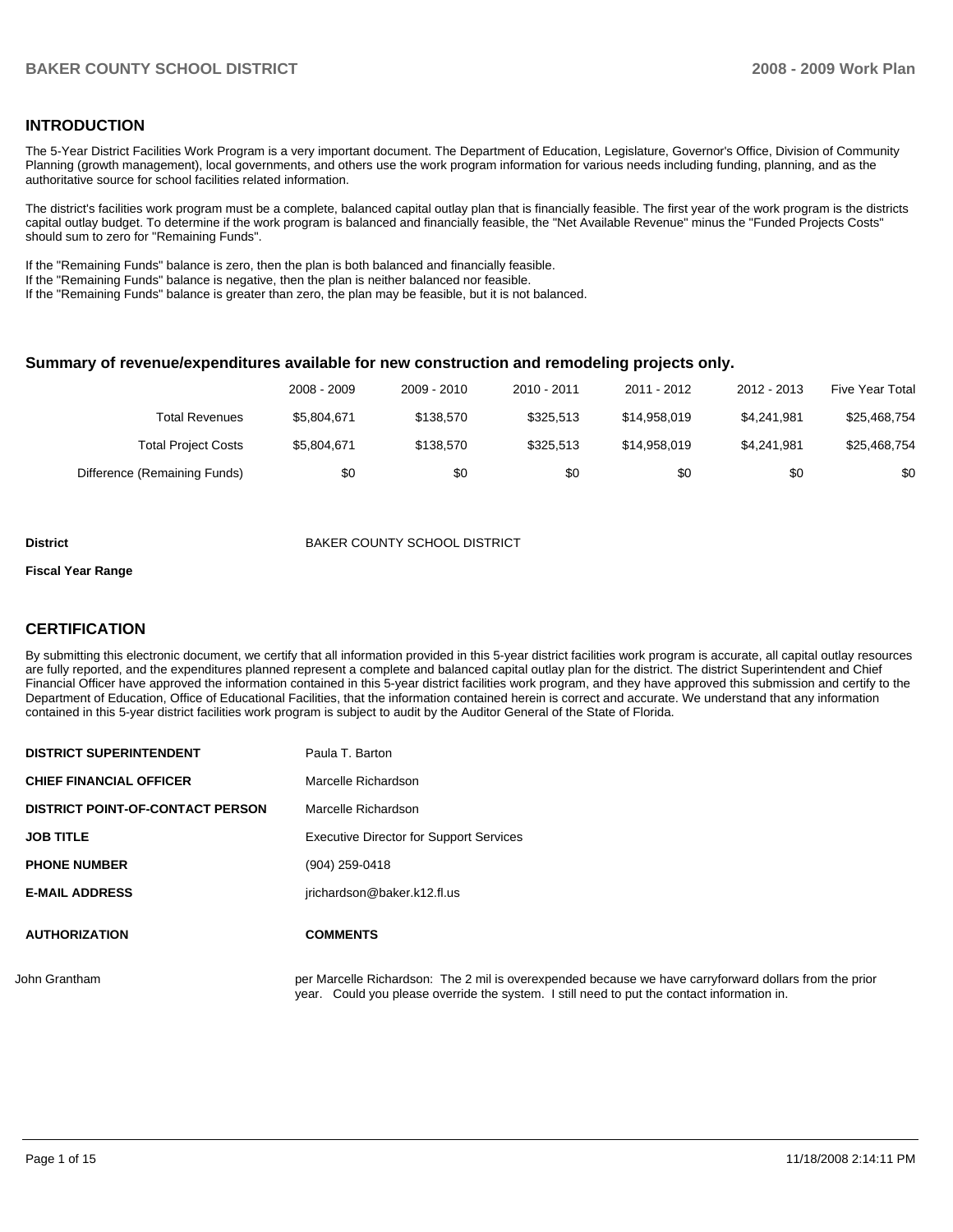# **Expenditures**

#### **Expenditure for Maintenance, Repair and Renovation from 2-Mills and PECO**

Annually, prior to the adoption of the district school budget, each school board must prepare a tentative district facilities work program that includes a schedule of major repair and renovation projects necessary to maintain the educational and ancillary facilities of the district.

|                                  | Item                                                                                                                                                                                                                                                                   | 2008 - 2009<br><b>Actual Budget</b> | $2009 - 2010$<br>Projected | 2010 - 2011<br>Projected | 2011 - 2012<br>Projected | 2012 - 2013<br>Projected | Total     |
|----------------------------------|------------------------------------------------------------------------------------------------------------------------------------------------------------------------------------------------------------------------------------------------------------------------|-------------------------------------|----------------------------|--------------------------|--------------------------|--------------------------|-----------|
| <b>HVAC</b>                      |                                                                                                                                                                                                                                                                        | \$100,000                           | \$105,000                  | \$110,000                | \$115,000                | \$120,000                | \$550,000 |
|                                  | Locations: BAKER MIDDLE, BAKER SENIOR HIGH, BAKER SUPERINTENDENT'S OFFICE, BAKER SUPPORT SERVICES FACILITY, J FRANKLIN<br>KELLER INTERMEDIATE, MACCLENNY 6TH GRADE CENTER, NEW MACCLENNY ELEMENTARY, PRE-K/KDG CENTER,<br>TRANSPORTATION FACILITY, WESTSIDE ELEMENTARY |                                     |                            |                          |                          |                          |           |
| Flooring                         |                                                                                                                                                                                                                                                                        | \$100,000                           | \$75,000                   | \$80,000                 | \$85,000                 | \$90,000                 | \$430,000 |
| Locations:                       | BAKER MIDDLE, BAKER SENIOR HIGH, J FRANKLIN KELLER INTERMEDIATE, MACCLENNY 6TH GRADE CENTER, NEW MACCLENNY<br>ELEMENTARY, PRE-K/KDG CENTER, WESTSIDE ELEMENTARY                                                                                                        |                                     |                            |                          |                          |                          |           |
| Roofing                          |                                                                                                                                                                                                                                                                        | \$10,000                            | \$20,000                   | \$20,000                 | \$20,000                 | \$20,000                 | \$90,000  |
|                                  | Locations: BAKER MIDDLE, BAKER SENIOR HIGH, BAKER SUPERINTENDENT'S OFFICE, BAKER SUPPORT SERVICES FACILITY, J FRANKLIN<br>KELLER INTERMEDIATE, MACCLENNY 6TH GRADE CENTER, NEW MACCLENNY ELEMENTARY, PRE-K/KDG CENTER,<br>TRANSPORTATION FACILITY, WESTSIDE ELEMENTARY |                                     |                            |                          |                          |                          |           |
| Safety to Life                   |                                                                                                                                                                                                                                                                        | \$15,000                            | \$50,000                   | \$50,000                 | \$50,000                 | \$50,000                 | \$215,000 |
|                                  | Locations: BAKER MIDDLE, BAKER SENIOR HIGH, BAKER SUPERINTENDENT'S OFFICE, BAKER SUPPORT SERVICES FACILITY, J FRANKLIN<br>KELLER INTERMEDIATE, MACCLENNY 6TH GRADE CENTER, NEW MACCLENNY ELEMENTARY, PRE-K/KDG CENTER,<br>TRANSPORTATION FACILITY, WESTSIDE ELEMENTARY |                                     |                            |                          |                          |                          |           |
| Fencing                          |                                                                                                                                                                                                                                                                        | \$50,000                            | \$5,000                    | \$5,000                  | \$5,000                  | \$5,000                  | \$70,000  |
| Locations:                       | BAKER MIDDLE, BAKER SENIOR HIGH, BAKER SUPERINTENDENT'S OFFICE, BAKER SUPPORT SERVICES FACILITY, J FRANKLIN<br>KELLER INTERMEDIATE, MACCLENNY 6TH GRADE CENTER, NEW MACCLENNY ELEMENTARY, PRE-K/KDG CENTER,<br>TRANSPORTATION FACILITY, WESTSIDE ELEMENTARY            |                                     |                            |                          |                          |                          |           |
| Parking                          |                                                                                                                                                                                                                                                                        | \$0                                 | \$50,000                   | \$50,000                 | \$0                      | \$0                      | \$100,000 |
|                                  | Locations: BAKER MIDDLE                                                                                                                                                                                                                                                |                                     |                            |                          |                          |                          |           |
| Electrical                       |                                                                                                                                                                                                                                                                        | \$25,000                            | \$25,000                   | \$25,000                 | \$25,000                 | \$25,000                 | \$125,000 |
|                                  | Locations: BAKER MIDDLE, BAKER SENIOR HIGH, BAKER SUPERINTENDENT'S OFFICE, BAKER SUPPORT SERVICES FACILITY, J FRANKLIN<br>KELLER INTERMEDIATE, MACCLENNY 6TH GRADE CENTER, NEW MACCLENNY ELEMENTARY, PRE-K/KDG CENTER,<br>TRANSPORTATION FACILITY, WESTSIDE ELEMENTARY |                                     |                            |                          |                          |                          |           |
| Fire Alarm                       |                                                                                                                                                                                                                                                                        | \$10,000                            | \$10,000                   | \$10,000                 | \$10,000                 | \$10,000                 | \$50,000  |
|                                  | Locations: BAKER MIDDLE, BAKER SENIOR HIGH, BAKER SUPERINTENDENT'S OFFICE, BAKER SUPPORT SERVICES FACILITY, J FRANKLIN<br>KELLER INTERMEDIATE, MACCLENNY 6TH GRADE CENTER, NEW MACCLENNY ELEMENTARY, PRE-K/KDG CENTER,<br>TRANSPORTATION FACILITY, WESTSIDE ELEMENTARY |                                     |                            |                          |                          |                          |           |
| Telephone/Intercom System        |                                                                                                                                                                                                                                                                        | \$5,000                             | \$15,000                   | \$50,000                 | \$0                      | \$0                      | \$70,000  |
|                                  | Locations: BAKER MIDDLE, BAKER SENIOR HIGH, BAKER SUPERINTENDENT'S OFFICE, BAKER SUPPORT SERVICES FACILITY, J FRANKLIN<br>KELLER INTERMEDIATE, MACCLENNY 6TH GRADE CENTER, NEW MACCLENNY ELEMENTARY, PRE-K/KDG CENTER,<br>TRANSPORTATION FACILITY, WESTSIDE ELEMENTARY |                                     |                            |                          |                          |                          |           |
| <b>Closed Circuit Television</b> |                                                                                                                                                                                                                                                                        | \$15,000                            | \$15,000                   | \$15,000                 | \$0                      | \$0                      | \$45,000  |
|                                  | Locations: BAKER MIDDLE, BAKER SENIOR HIGH, J FRANKLIN KELLER INTERMEDIATE, MACCLENNY 6TH GRADE CENTER, NEW MACCLENNY<br>ELEMENTARY, PRE-K/KDG CENTER, WESTSIDE ELEMENTARY                                                                                             |                                     |                            |                          |                          |                          |           |
| Paint                            |                                                                                                                                                                                                                                                                        | \$10,000                            | \$10,000                   | \$10,000                 | \$5,000                  | \$5,000                  | \$40,000  |
| Locations:                       | BAKER MIDDLE, BAKER SENIOR HIGH, BAKER SUPERINTENDENT'S OFFICE, BAKER SUPPORT SERVICES FACILITY, J FRANKLIN<br>KELLER INTERMEDIATE, MACCLENNY 6TH GRADE CENTER, NEW MACCLENNY ELEMENTARY, PRE-K/KDG CENTER,<br>TRANSPORTATION FACILITY, WESTSIDE ELEMENTARY            |                                     |                            |                          |                          |                          |           |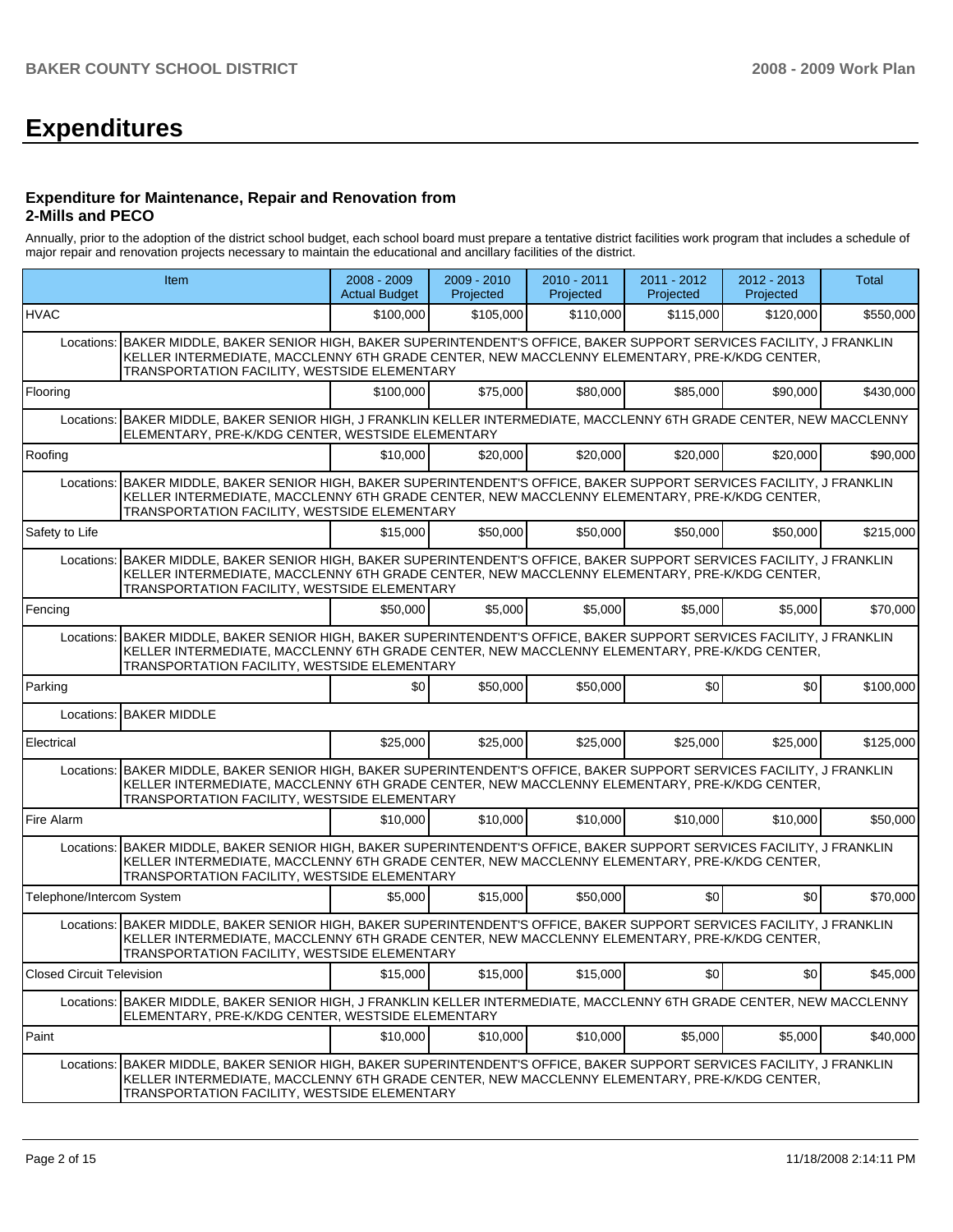# **BAKER COUNTY SCHOOL DISTRICT 2008 - 2009 Work Plan**

| Maintenance/Repair                                                                                                                                                                                                                                                              | \$86,876  | \$64.763  | \$59.545  | \$220,000 | \$219,000 | \$650,184   |
|---------------------------------------------------------------------------------------------------------------------------------------------------------------------------------------------------------------------------------------------------------------------------------|-----------|-----------|-----------|-----------|-----------|-------------|
| Locations:  BAKER MIDDLE, BAKER SENIOR HIGH, BAKER SUPERINTENDENT'S OFFICE, BAKER SUPPORT SERVICES FACILITY, J FRANKLIN<br><b>IKELLER INTERMEDIATE, MACCLENNY 6TH GRADE CENTER, NEW MACCLENNY ELEMENTARY, PRE-K/KDG CENTER,</b><br>TRANSPORTATION FACILITY, WESTSIDE ELEMENTARY |           |           |           |           |           |             |
| Sub Total: I                                                                                                                                                                                                                                                                    | \$426.876 | \$444.763 | \$484.545 | \$535,000 | \$544.000 | \$2,435,184 |

| <b>PECO Maintenance Expenditures</b> | \$276,804 | \$332,421 | \$444,897 | \$420,844 | \$419,375 | \$1,894,341 |
|--------------------------------------|-----------|-----------|-----------|-----------|-----------|-------------|
| Two Mill Sub Total:                  | \$150.072 | \$112.342 | \$39,648  | \$114.156 | \$124.625 | \$540,843   |

No items have been specified.

| Total:<br>\$484,545<br>\$535,000<br>\$544,000<br>\$426,876<br>ا 4.763.<br>49 E<br>\$444<br>ሖ<br>$\overline{\phantom{a}}$<br>DZ.433. |
|-------------------------------------------------------------------------------------------------------------------------------------|
|-------------------------------------------------------------------------------------------------------------------------------------|

## **Local Two Mill Expenditure For Maintenance, Repair and Renovation**

Anticipated expenditures expected from local funding sources over the years covered by the current work plan.

| <b>Item</b>                             | $2008 - 2009$<br><b>Actual Budget</b> | 2009 - 2010<br>Projected | $2010 - 2011$<br>Projected | 2011 - 2012<br>Projected | 2012 - 2013<br>Projected | <b>Total</b> |
|-----------------------------------------|---------------------------------------|--------------------------|----------------------------|--------------------------|--------------------------|--------------|
| Remaining Maint and Repair from 2 Mills | \$150,072                             | \$112,342                | \$39,648                   | \$114,156                | \$124,625                | \$540,843    |
| Maintenance/Repair Salaries             | \$0                                   | \$0                      | \$0                        | \$0                      | \$0                      | \$0          |
| School Bus Purchases                    | \$671,525                             | \$560,000                | \$680,000                  | \$251,445                | \$271,395                | \$2,434,365  |
| Other Vehicle Purchases                 | \$100,000                             | \$0                      | \$0                        | \$0                      | \$0                      | \$100,000    |
| Capital Outlay Equipment                | \$300,000                             | \$150,000                | \$200,000                  | \$0                      | \$0                      | \$650,000    |
| <b>Rent/Lease Payments</b>              | \$0                                   | \$0                      | \$0                        | \$0                      | \$0                      | \$0          |
| ICOP Debt Service                       | \$670,000                             | \$670,000                | \$670,000                  | \$0                      | \$0                      | \$2,010,000  |
| Rent/Lease Relocatables                 | \$0                                   | \$0                      | \$0                        | \$0                      | \$0                      | \$0          |
| <b>Environmental Problems</b>           | \$0                                   | \$50,000                 | \$50,000                   | \$0                      | \$0                      | \$100,000    |
| Is.1011.14 Debt Service                 | \$0                                   | \$0                      | \$0                        | \$0                      | \$0                      | \$0          |
| <b>Special Facilities Account</b>       | \$0                                   | \$0                      | \$0                        | \$1,508,664              | \$1,628,368              | \$3,137,032  |
| <b>Local Expenditure Totals:</b>        | \$1,891,597                           | \$1,542,342              | \$1,639,648                | \$1,874,265              | \$2,024,388              | \$8,972,240  |

# **Revenue**

## **2 Mill Revenue Source**

Schedule of Estimated Capital Outlay Revenue from each currently approved source which is estimated to be available for expenditures on the projects included in the tentative district facilities work program. All amounts are NET after considering carryover balances, interest earned, new COP's, 1011.14 and 1011.15 loans, etc. Districts cannot use 2-Mill funds for salaries except for those explicitly associated with maintenance/repair projects. (1011.71 (5), F.S.)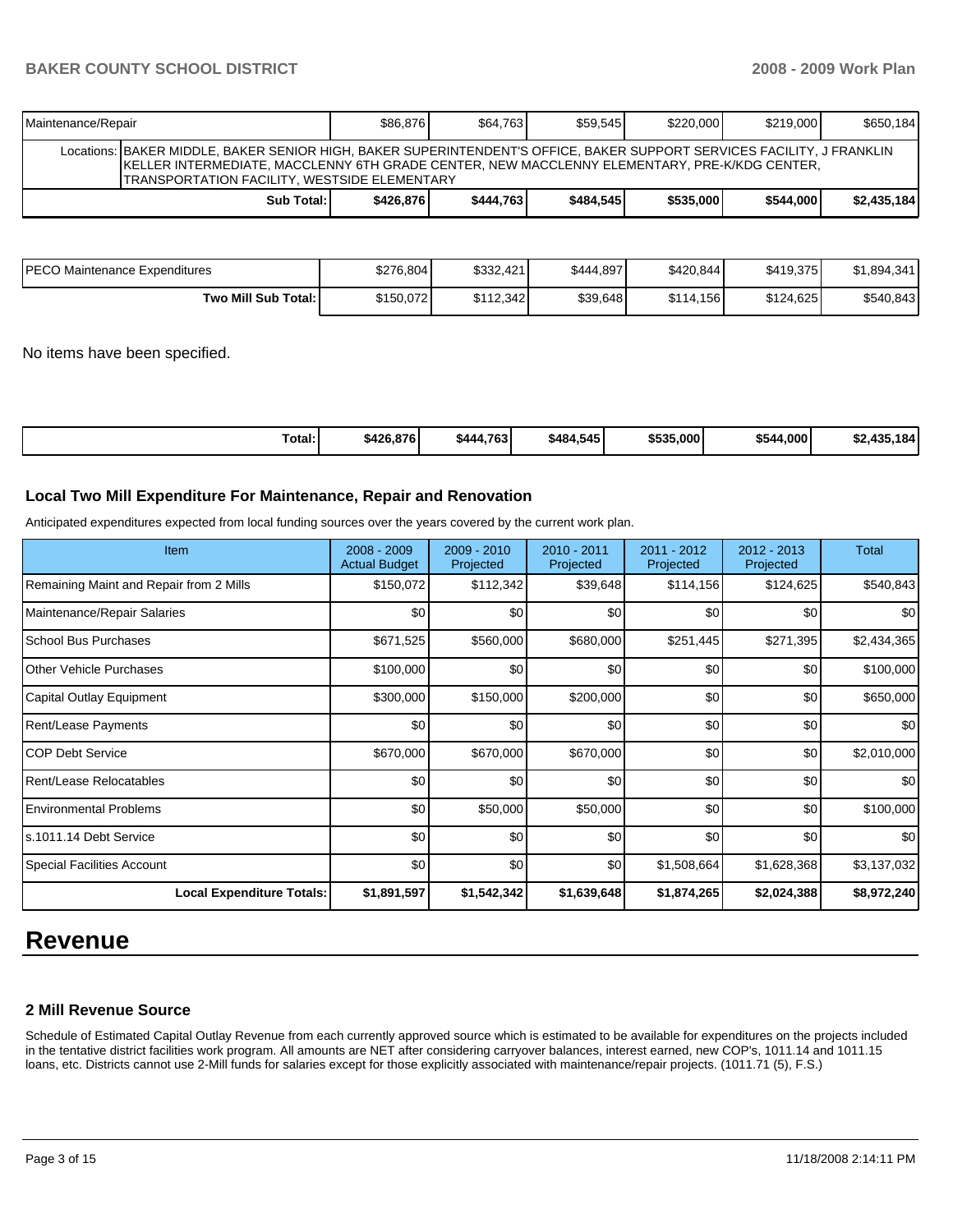# **BAKER COUNTY SCHOOL DISTRICT 2008 - 2009 Work Plan**

| <b>Item</b>                                                                    | Fund | $2008 - 2009$<br><b>Actual Value</b> | $2009 - 2010$<br>Projected | $2010 - 2011$<br>Projected | 2011 - 2012<br>Projected | $2012 - 2013$<br>Projected | Total           |
|--------------------------------------------------------------------------------|------|--------------------------------------|----------------------------|----------------------------|--------------------------|----------------------------|-----------------|
| (1) Non-exempt property<br>assessed valuation                                  |      | \$894,479,530                        | \$927,724,316              | \$986,254,286              | \$1,058,711,889          | \$1,142,714,494            | \$5,009,884,515 |
| (2) The Millege projected for<br>discretionary capital outlay per<br>s.1011.71 |      | 1.75                                 | 1.75                       | 1.75                       | 1.75                     | 1.75                       |                 |
| (3) Full value of the 2-Mill<br>discretionary capital outlay per<br>s.1011.71  |      | \$1,487,072                          | \$1,542,342                | \$1,639,648                | \$1,760,109              | \$1,899,763                | \$8,328,934     |
| (4) Value of the portion of the 2-<br>Mills ACTUALLY levied                    | 370  | \$1,487,072                          | \$1,542,342                | \$1,639,648                | \$1,760,109              | \$1,899,763                | \$8,328,934     |
| $(5)$ Difference of lines $(3)$ and $(4)$                                      |      | \$0                                  | \$0                        | \$0                        | \$0 <sub>1</sub>         | \$0                        | \$0             |

## **PECO Revenue Source**

The figure in the row designated "PECO Maintenance" will be subtracted from funds available for new construction because PECO maintenance dollars cannot be used for new construction.

| Item                                 | Fund             | $2008 - 2009$<br><b>Actual Budget</b> | $2009 - 2010$<br>Projected | $2010 - 2011$<br>Projected | 2011 - 2012<br>Projected | $2012 - 2013$<br>Projected | Total       |
|--------------------------------------|------------------|---------------------------------------|----------------------------|----------------------------|--------------------------|----------------------------|-------------|
| <b>IPECO New Construction</b>        | 340 <sub>l</sub> | \$829.632                             | \$٥Ι                       | \$186.943                  | \$571.516                | \$228.456                  | \$1,816,547 |
| <b>PECO Maintenance Expenditures</b> |                  | \$276.804                             | \$332,421                  | \$444.897                  | \$420.844                | \$419.375                  | \$1,894,341 |
|                                      |                  | \$1,106,436                           | \$332,421                  | \$631.840                  | \$992,360                | \$647,831                  | \$3,710,888 |

## **CO & DS Revenue Source**

Revenue from Capital Outlay and Debt Service funds.

| <b>Item</b>                                       | Fund | $2008 - 2009$<br><b>Actual Budget</b> | $2009 - 2010$<br>Projected | $2010 - 2011$<br>Projected | $2011 - 2012$<br>Projected | $2012 - 2013$<br>Projected | Total     |
|---------------------------------------------------|------|---------------------------------------|----------------------------|----------------------------|----------------------------|----------------------------|-----------|
| CO & DS Cash Flow-through<br><b>I</b> Distributed | 360  | \$34.721                              | \$34.721                   | \$34.721                   | \$34.721                   | \$34.721                   | \$173.605 |
| ICO & DS Interest on<br>Undistributed CO          | 360  | \$3.849                               | \$3.849                    | \$3,849                    | \$3.849                    | \$3,849                    | \$19.245  |
|                                                   |      | \$38,570                              | \$38,570                   | \$38,570                   | \$38,570                   | \$38,570                   | \$192,850 |

## **Fair Share Revenue Source**

All legally binding commitments for proportionate fair-share mitigation for impacts on public school facilities must be included in the 5-year district work program.

Nothing reported for this section.

## **Sales Surtax Referendum**

Specific information about any referendum for a 1-cent or ½-cent surtax referendum during the previous year.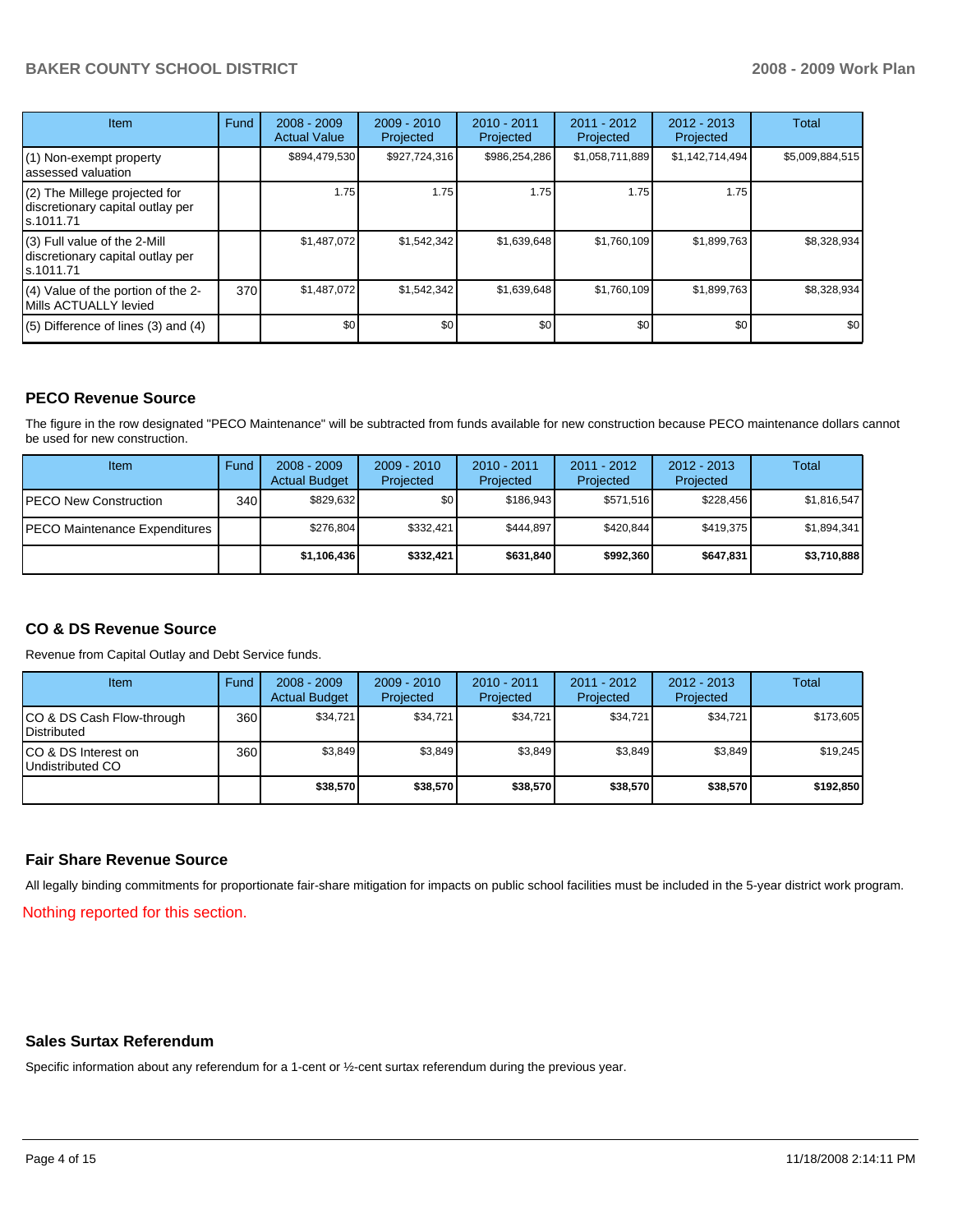## **Did the school district hold a surtax referendum during the past fiscal year 2007 - 2008?** No

# **Additional Revenue Source**

Any additional revenue sources

| Item                                                                                                   | 2008 - 2009<br><b>Actual Value</b> | 2009 - 2010<br>Projected | 2010 - 2011<br>Projected | 2011 - 2012<br>Projected | 2012 - 2013<br>Projected | <b>Total</b> |
|--------------------------------------------------------------------------------------------------------|------------------------------------|--------------------------|--------------------------|--------------------------|--------------------------|--------------|
| Proceeds from a s.1011.14/15 F.S. Loans                                                                | \$0                                | \$0                      | \$0                      | \$0                      | \$0                      | \$0          |
| District Bonds - Voted local bond<br>referendum proceeds per s.9, Art VII<br><b>State Constitution</b> | \$0                                | \$0                      | \$0                      | \$0                      | \$0                      | \$0          |
| Proceeds from Special Act Bonds                                                                        | \$0                                | \$0                      | \$0                      | \$0                      | \$0                      | \$0          |
| Estimated Revenue from CO & DS Bond<br>Sale                                                            | \$0                                | \$0                      | \$0                      | \$0                      | \$0                      | \$0          |
| Proceeds from Voted Capital<br>Improvements millage                                                    | \$0                                | \$0                      | \$0                      | \$0                      | \$0                      | \$0          |
| Other Revenue for Other Capital Projects                                                               | \$0                                | \$0                      | \$0                      | \$0                      | \$0                      | \$0          |
| Proceeds from 1/2 cent sales surtax<br>authorized by school board                                      | \$0                                | \$0                      | \$0                      | \$0                      | \$0                      | \$0          |
| Proceeds from local governmental<br>infrastructure sales surtax                                        | \$0                                | \$0                      | \$0                      | \$0                      | \$0                      | \$0          |
| Proceeds from Certificates of<br>Participation (COP's) Sale                                            | \$0                                | \$0                      | \$0                      | \$0                      | \$0                      | \$0          |
| Classrooms First Bond proceeds amount<br>authorized in FY 1997-98                                      | \$0                                | \$0                      | \$0                      | \$0                      | \$0                      | \$0          |
| <b>Classrooms for Kids</b>                                                                             | \$4,239,469                        | \$0                      | \$0                      | \$0                      | \$0                      | \$4,239,469  |
| <b>District Equity Recognition</b>                                                                     | \$0                                | \$0                      | \$0                      | \$0                      | \$0                      | \$0          |
| <b>Federal Grants</b>                                                                                  | \$0                                | \$0                      | \$0                      | \$0                      | \$0                      | \$0          |
| Proportionate share mitigation (actual<br>cash revenue only, not in kind donations)                    | \$0                                | \$0                      | \$0                      | \$0                      | \$0                      | \$0          |
| Impact fees received                                                                                   | \$100,000                          | \$100,000                | \$100,000                | \$100,000                | \$100,000                | \$500,000    |
| Private donations                                                                                      | \$0                                | \$0                      | \$0                      | \$0                      | \$0                      | \$0          |
| Grants from local governments or not-for-<br>profit organizations                                      | \$0                                | \$0                      | \$0                      | \$0                      | \$0                      | \$0          |
| Interest, Including Profit On Investment                                                               | \$0                                | \$0                      | \$0                      | \$0                      | \$0                      | \$0          |
| Revenue from Bonds pledging proceeds<br>from 1 cent or 1/2 cent Sales Surtax                           | \$0                                | \$0                      | \$0                      | \$0                      | \$0                      | \$0          |
| Fund Balance Carried Forward                                                                           | \$1,001,525                        | \$0                      | \$0                      | \$0                      | \$0                      | \$1,001,525  |
| Obligated Fund Balance Carried Forward                                                                 | \$0                                | \$0                      | \$0                      | \$0                      | \$0                      | \$0          |
| <b>Special Facilities Account</b>                                                                      | \$0                                | \$0                      | \$0                      | \$14,362,089             | \$3,999,580              | \$18,361,669 |
| One Cent - 1/2 Cent Sales Surtax Debt<br>Service                                                       | \$0                                | \$0                      | \$0                      | \$0                      | \$0                      | \$0          |
| <b>Subtotal</b>                                                                                        | \$5,340,994                        | \$100,000                | \$100,000                | \$14,462,089             | \$4,099,580              | \$24,102,663 |

# **Total Revenue Summary**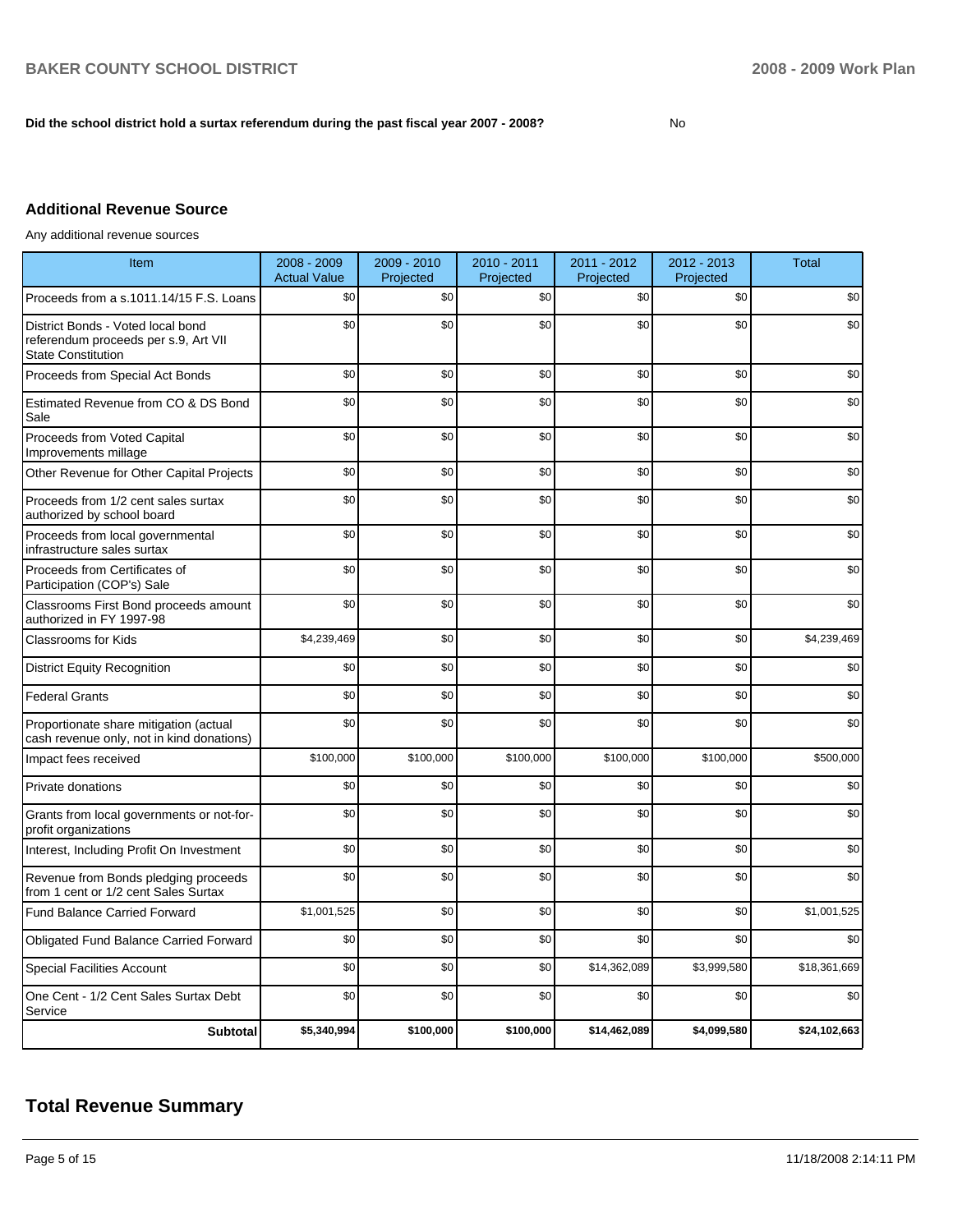| <b>Item Name</b>                                              | $2008 - 2009$<br><b>Budget</b> | $2009 - 2010$<br>Projected | $2010 - 2011$<br>Projected | $2011 - 2012$<br>Projected | $2012 - 2013$<br>Projected | <b>Five Year Total</b> |
|---------------------------------------------------------------|--------------------------------|----------------------------|----------------------------|----------------------------|----------------------------|------------------------|
| Local Two Mill Discretionary Capital<br>Outlay Revenue        | \$1,487,072                    | \$1,542,342                | \$1,639,648                | \$1,760,109                | \$1,899,763                | \$8,328,934            |
| PECO and 2 Mill Maint and Other 2 Mill<br><b>Expenditures</b> | (\$1,891,597)                  | (\$1,542,342)              | (\$1,639,648)              | (\$1,874,265)              | (\$2,024,388)              | (\$8,972,240)          |
| PECO Maintenance Revenue                                      | \$276.804                      | \$332,421                  | \$444.897                  | \$420.844                  | \$419,375                  | \$1,894,341            |
| <b>Available 2 Mill for New Construction</b>                  | (\$404,525)                    | \$0                        | \$0                        | (\$114,156)                | (\$124,625)                | (\$643,306)            |

| <b>Item Name</b>                 | $2008 - 2009$<br><b>Budget</b> | $2009 - 2010$<br>Projected | $2010 - 2011$<br>Projected | 2011 - 2012<br>Projected | $2012 - 2013$<br>Projected | <b>Five Year Total</b> |
|----------------------------------|--------------------------------|----------------------------|----------------------------|--------------------------|----------------------------|------------------------|
| ICO & DS Revenue                 | \$38,570                       | \$38,570                   | \$38,570                   | \$38,570                 | \$38,570                   | \$192,850              |
| IPECO New Construction Revenue   | \$829,632                      | \$0                        | \$186.943                  | \$571,516                | \$228,456                  | \$1,816,547            |
| Other/Additional Revenue         | \$5,340,994                    | \$100,000                  | \$100,000                  | \$14,462,089             | \$4,099,580                | \$24,102,663           |
| <b>Total Additional Revenuel</b> | \$6,209,196                    | \$138,570                  | \$325.513                  | \$15,072,175             | \$4,366,606                | \$26,112,060           |
| <b>Total Available Revenue</b>   | \$5,804,671                    | \$138,570                  | \$325,513                  | \$14,958,019             | \$4,241,981                | \$25,468,754           |

# **Project Schedules**

## **Capacity Project Schedules**

A schedule of capital outlay projects necessary to ensure the availability of satisfactory classrooms for the projected student enrollment in K-12 programs.

| <b>Project Description</b>                                                                  | Location                                    |                          | $2008 - 2009$ | $2009 - 2010$ | 2010 - 2011 | 2011 - 2012  | $2012 - 2013$  | <b>Total</b>     | Funded |
|---------------------------------------------------------------------------------------------|---------------------------------------------|--------------------------|---------------|---------------|-------------|--------------|----------------|------------------|--------|
| Addition of 24<br>classrooms to<br>replace aged<br>classrooms at 6th<br><b>Grade Center</b> | <b>MACCLENNY 6TH</b><br><b>GRADE CENTER</b> | Planned<br>Cost:         | \$4,000,000   | \$0           | \$0         | \$0          | \$0            | \$4,000,000 Yes  |        |
|                                                                                             |                                             | <b>Student Stations:</b> | 528           | 0             | $\Omega$    | $\Omega$     | $\Omega$       | 528              |        |
|                                                                                             | <b>Total Classrooms:</b>                    |                          | 24            | 0             | $\Omega$    | $\Omega$     | $\Omega$       | 24               |        |
|                                                                                             | Gross Sq Ft:                                |                          | 21,600        | 0             | $\Omega$    | 0            | $\overline{0}$ | 21,600           |        |
| New Elementary 'A' K Location not<br>-5                                                     | specified                                   | <b>Planned</b><br>Cost:  | \$0           | \$0           | \$0         | \$14,858,019 | \$141,981      | \$15,000,000 Yes |        |
|                                                                                             | <b>Student Stations:</b>                    |                          | $\Omega$      | $\Omega$      | $\Omega$    | 720          | $\Omega$       | 720              |        |
|                                                                                             | <b>Total Classrooms:</b>                    |                          | $\Omega$      | $\Omega$      | $\Omega$    | 40           | $\Omega$       | 40               |        |
|                                                                                             |                                             | Gross Sq Ft:             | 0             | $\Omega$      | $\Omega$    | 66,960       | $\overline{0}$ | 66,960           |        |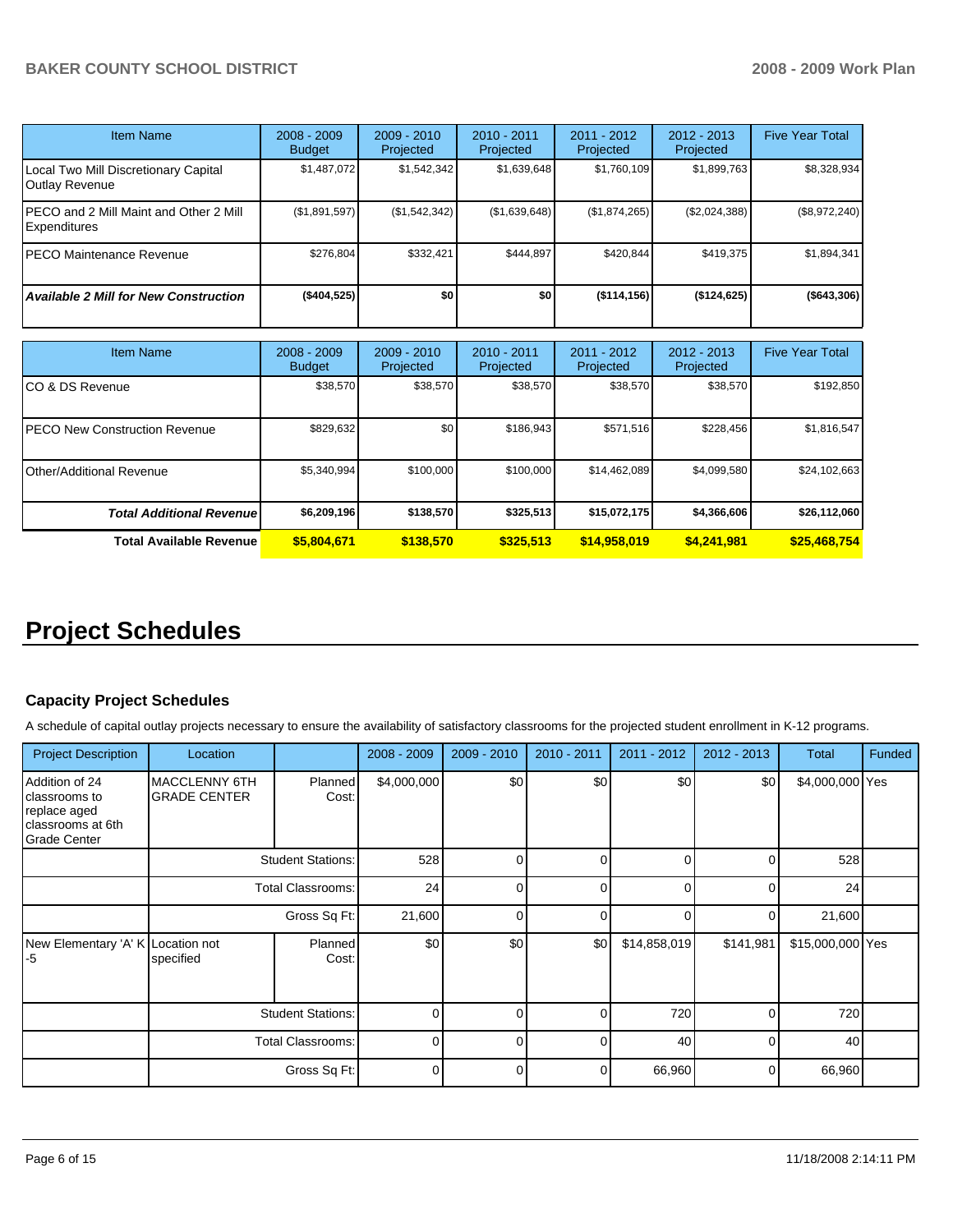| Addition of<br>24 /classrooms for<br>the Ninth Grade | <b>BAKER SENIOR</b><br><b>IHIGH</b> | Planned<br>Cost: | \$0 | \$0 | \$0 | \$0 | \$4,000,000 | \$4,000,000 Yes |  |
|------------------------------------------------------|-------------------------------------|------------------|-----|-----|-----|-----|-------------|-----------------|--|
|                                                      | <b>Student Stations:</b>            |                  |     |     |     |     | 600         | 600             |  |
|                                                      | Total Classrooms:                   |                  |     |     |     |     | 24          | 24              |  |
|                                                      | Gross Sq Ft:                        |                  |     |     |     |     | 21,600      | 21,600          |  |

| <b>Planned Cost:</b>     | \$4,000,000     | \$0 | \$0 | \$14,858,019 | \$4,141,981 | \$23,000,000 |
|--------------------------|-----------------|-----|-----|--------------|-------------|--------------|
| <b>Student Stations:</b> | 528             |     |     | 720          | 600         | 1,848        |
| <b>Total Classrooms:</b> | 24 <sub>1</sub> |     |     | 40           | 24          | 88           |
| Gross Sq Ft:             | 21,600          |     |     | 66,960       | 21,600      | 110,160      |

## **Other Project Schedules**

Major renovations, remodeling, and additions of capital outlay projects that do not add capacity to schools.

| <b>Project Description</b>                        | Location                                    | $2008 - 2009$<br><b>Actual Budget</b> | $2009 - 2010$<br>Projected | 2010 - 2011<br>Projected | 2011 - 2012<br>Projected | $2012 - 2013$<br>Projected | Total         | Funded |
|---------------------------------------------------|---------------------------------------------|---------------------------------------|----------------------------|--------------------------|--------------------------|----------------------------|---------------|--------|
| Roof Replacement                                  | I FRANKLIN KELLER<br><b>INTERMEDIATE</b>    | \$200,000                             | \$0                        | \$0                      | \$0                      | \$0                        | \$200,000 Yes |        |
| Roof Replacement                                  | <b>BAKER SENIOR HIGH</b>                    | \$368,202                             | \$0                        | \$0                      | \$0                      | \$0                        | \$368,202 Yes |        |
| Purchase of Land for future<br>siites.            | Location not specified                      | \$100,000                             | \$138,570                  | \$325,513                | \$100,000                | \$100,000                  | \$764,083 Yes |        |
| Roof Replacement                                  | <b>BAKER MIDDLE</b>                         | \$300,000                             | \$0                        | \$0                      | \$0                      | \$0                        | \$300,000 Yes |        |
| Parking for Pre-K/Kdg Center<br>land Baker Middle | <b>IPRE-K/KDG CENTER</b>                    | \$300,000                             | \$0                        | \$0                      | \$0                      | \$0                        | \$300,000 Yes |        |
| Demolition of 30 classrooms                       | <b>MACCLENNY 6TH</b><br><b>GRADE CENTER</b> | \$536,469                             | \$0                        | \$0                      | \$0                      | \$0                        | \$536,469 Yes |        |
|                                                   |                                             | \$1,804,671                           | \$138,570                  | \$325,513                | \$100,000                | \$100,000                  | \$2,468,754   |        |

## **Additional Project Schedules**

Any projects that are not identified in the last approved educational plant survey.

Nothing reported for this section.

# **Non Funded Growth Management Project Schedules**

Schedule indicating which projects, due to planned development, that CANNOT be funded from current revenues projected over the next five years.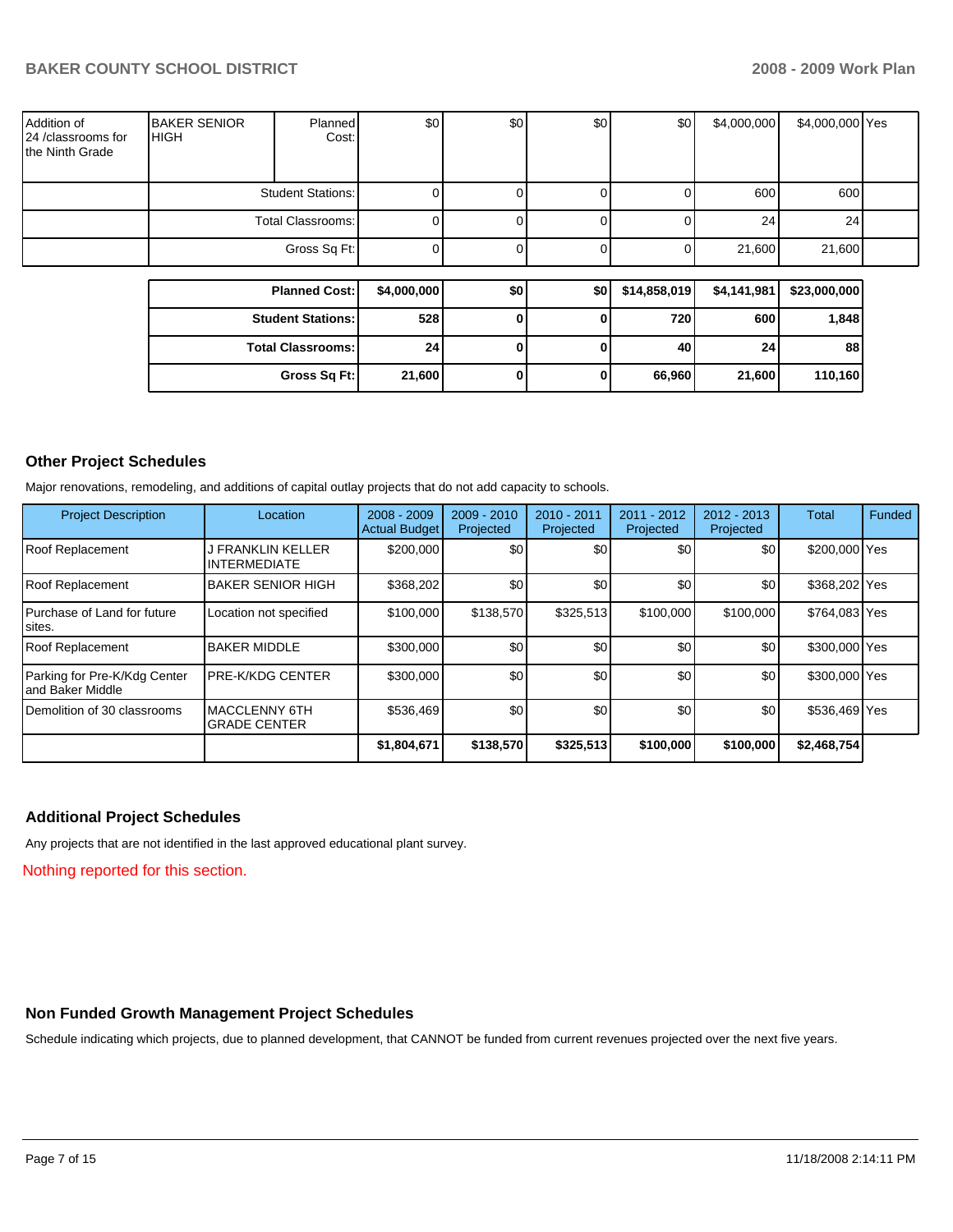Nothing reported for this section.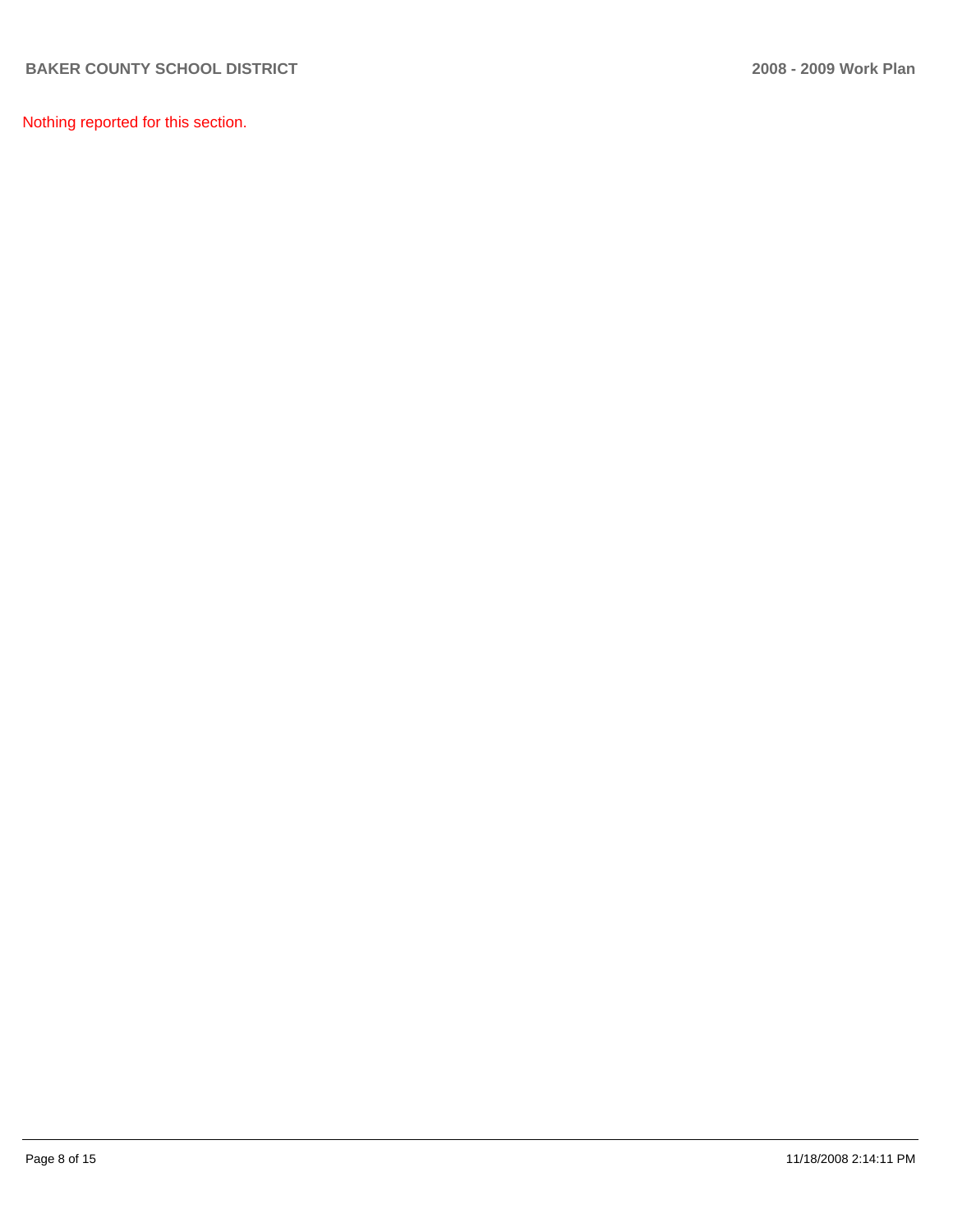# **Tracking**

# **Capacity Tracking**

| Location                                  | $2008 -$<br>2009 Satis.<br>Stu. Sta. | Actual<br>$2008 -$<br><b>2009 FISH</b><br>Capacity | Actual<br>$2007 -$<br>2008<br><b>COFTE</b> | # Class<br><b>Rooms</b> | Actual<br>Average<br>$2008 -$<br>2009 Class<br><b>Size</b> | Actual<br>$2008 -$<br>2009<br><b>Utilization</b> | <b>New</b><br>Stu.<br><b>Capacity</b> | <b>New</b><br>Rooms to<br>be<br>Added/Re<br>moved | Projected<br>$2012 -$<br>2013<br><b>COFTE</b> | Projected<br>$2012 -$<br>2013<br><b>Utilization</b> | Projected<br>$2012 -$<br>2013 Class<br><b>Size</b> |
|-------------------------------------------|--------------------------------------|----------------------------------------------------|--------------------------------------------|-------------------------|------------------------------------------------------------|--------------------------------------------------|---------------------------------------|---------------------------------------------------|-----------------------------------------------|-----------------------------------------------------|----------------------------------------------------|
| IBAKER SENIOR HIGH                        | 1,701                                | 1,616                                              | 1,357                                      | 73                      | 19                                                         | 84.00 %                                          | 600                                   | 24                                                | 1,395                                         | 63.00 %                                             | 14                                                 |
| IMACCLENNY 6TH<br>IGRADE CENTER           | 633                                  | 570                                                | 458                                        | 30                      | 15                                                         | 80.00 %                                          | $-633$                                | $-30$                                             | 0                                             | 0.00%                                               | 0                                                  |
| <b>J FRANKLIN KELLER</b><br>IINTERMEDIATE | 883                                  | 883                                                | 696                                        | 41                      | 17                                                         | 79.00 %                                          | 0                                     | $\Omega$                                          | 925                                           | 105.00 %                                            | 23                                                 |
| <b>IBAKER MIDDLE</b>                      | 1,093                                | 984                                                | 622                                        | 48                      | 13                                                         | 63.00 %                                          | 528                                   | 24                                                | 1,324                                         | 88.00 %                                             | 18                                                 |
| <b>WESTSIDE</b><br>IELEMENTARY            | 788                                  | 788                                                | 675                                        | 20                      | 34                                                         | 86.00 %                                          | 0                                     | $\Omega$                                          | 768                                           | 97.00 %                                             | 38                                                 |
| <b>NEW MACCLENNY</b><br>IELEMENTARY       | 655                                  | 655                                                | 588                                        | 37                      | 16                                                         | 90.00 %                                          | 0                                     | $\Omega$                                          | 675                                           | 103.00 %                                            | 18                                                 |
| IPRE-K/KDG CENTER                         | 684                                  | 684                                                | 449                                        | 38                      | 12                                                         | 66.00 %                                          | 0                                     | $\Omega$                                          | 700                                           | 102.00 %                                            | 18                                                 |
|                                           | 6,437                                | 6,180                                              | 4,846                                      | 287                     | 17                                                         | 78.41 %                                          | 495                                   | 18                                                | 5,787                                         | 86.70 %                                             | 19                                                 |

The COFTE Projected Total (5,787) for 2012 - 2013 must match the Official Forecasted COFTE Total (5,087 ) for 2012 - 2013 before this section can be completed. In the event that the COFTE Projected Total does not match the Official forecasted COFTE, then the Balanced Projected COFTE Table should be used to balance COFTE.

| Projected COFTE for 2012 - 2013 |       |  |  |  |  |  |
|---------------------------------|-------|--|--|--|--|--|
| Elementary (PK-3)               | 1,893 |  |  |  |  |  |
| Middle (4-8)                    | 1,999 |  |  |  |  |  |
| High (9-12)                     | 1,195 |  |  |  |  |  |
|                                 | 5,087 |  |  |  |  |  |

| <b>Grade Level Type</b> | <b>Balanced Projected</b><br>COFTE for 2012 - 2013 |
|-------------------------|----------------------------------------------------|
|                         |                                                    |
|                         |                                                    |
| Elementary (PK-3)       | $-250$                                             |
| Middle $(4-8)$          | $-250$                                             |
| High (9-12)             | $-200$                                             |
|                         | 5,08                                               |

## **Relocatable Replacement**

Number of relocatable classrooms clearly identified and scheduled for replacement in the school board adopted financially feasible 5-year district work program.

| Location                               | 2009<br>$2008 -$ | $2009 - 2010$ | $2010 - 2011$ | $2011 - 2012$ | $2012 - 2013$ | Year 5 Total |
|----------------------------------------|------------------|---------------|---------------|---------------|---------------|--------------|
| <b>Total Relocatable Replacements:</b> |                  |               |               |               |               |              |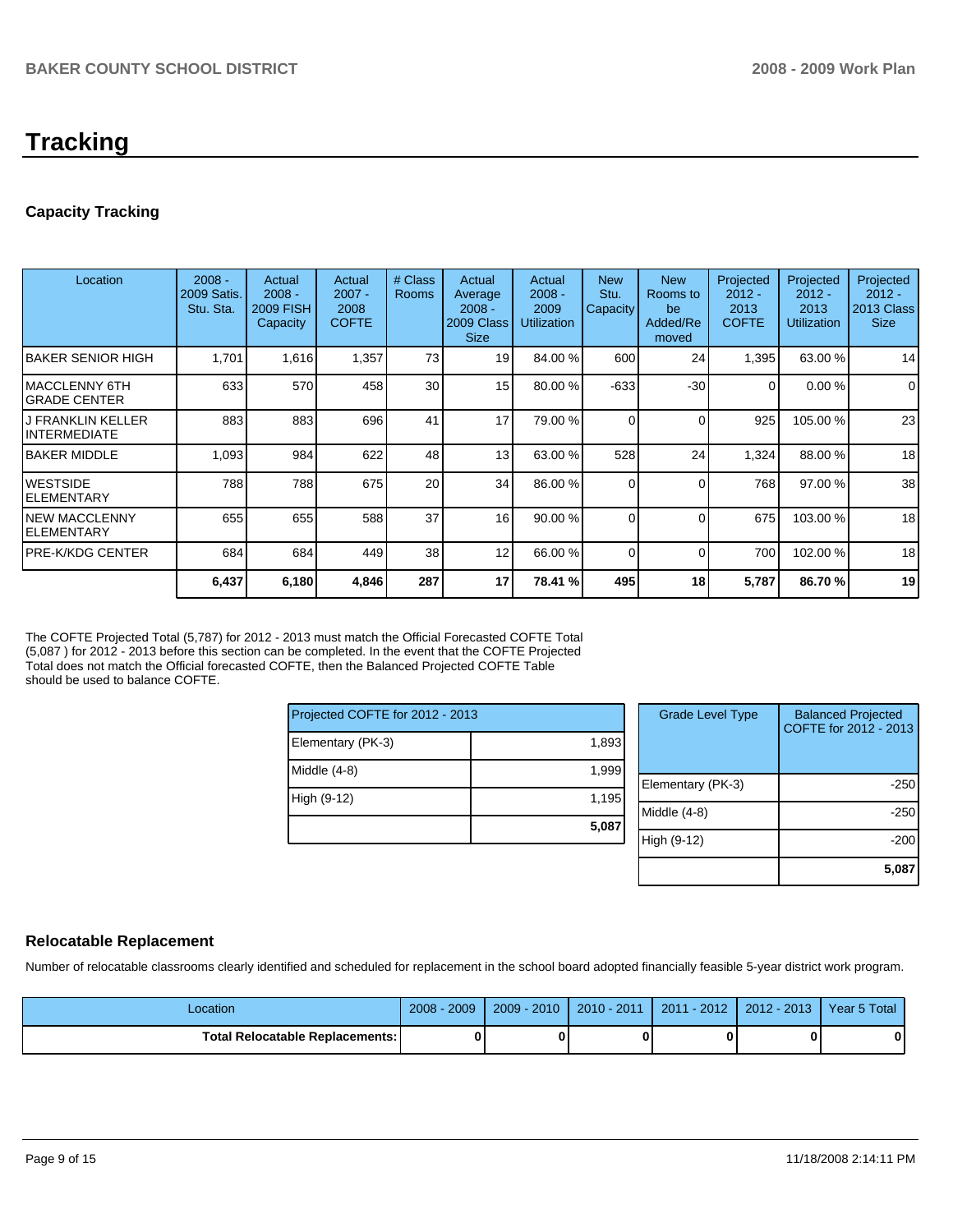## **Charter Schools Tracking**

Information regarding the use of charter schools.

Nothing reported for this section.

## **Special Purpose Classrooms Tracking**

The number of classrooms that will be used for certain special purposes in the current year, by facility and type of classroom, that the district will, 1), not use for educational purposes, and 2), the co-teaching classrooms that are not open plan classrooms and will be used for educational purposes.

| School               | <b>School Type</b>                   | # of Elementary<br>K-3 Classrooms     | # of Middle 4-8<br><b>Classrooms</b> | $#$ of High 9-12<br><b>Classrooms</b> | # of $ESE$<br>Classrooms | # of Combo<br><b>Classrooms</b> | Total<br><b>Classrooms</b>        |
|----------------------|--------------------------------------|---------------------------------------|--------------------------------------|---------------------------------------|--------------------------|---------------------------------|-----------------------------------|
|                      | <b>Total Educational Classrooms:</b> |                                       |                                      |                                       |                          |                                 | 0                                 |
|                      |                                      |                                       |                                      |                                       |                          |                                 |                                   |
| School               | <b>School Type</b>                   | # of Elementary  <br>K-3 Classrooms I | # of Middle 4-8<br><b>Classrooms</b> | # of High $9-12$<br><b>Classrooms</b> | # of $ESE$<br>Classrooms | # of Combo<br><b>Classrooms</b> | <b>Total</b><br><b>Classrooms</b> |
| <b>IBAKER MIDDLE</b> | Co-Teaching                          |                                       |                                      |                                       |                          |                                 | 51                                |
|                      | <b>Total Co-Teaching Classrooms:</b> |                                       |                                      |                                       |                          |                                 | 51                                |

## **Infrastructure Tracking**

**Necessary offsite infrastructure requirements resulting from expansions or new schools. This section should include infrastructure information related to capacity project schedules and other project schedules (Section 4).** 

New Elementary School 'A" - water & sewer sysstems, traffic signal, de-acceleration lane, sidewalks

**Proposed location of planned facilities, whether those locations are consistent with the comprehensive plans of all affected local governments, and recommendations for infrastructure and other improvements to land adjacent to existing facilities. Provisions of 1013.33(12), (13) and (14) and 1013.36 must be addressed for new facilities planned within the 1st three years of the plan (Section 5).** 

New Elementary School 'A' (720 students stations) in the vicinity of north Sanderson/Glen to accomodate growth.

**Consistent with Comp Plan?** Yes

#### **Net New Classrooms**

The number of classrooms, by grade level and type of construction, that were added during the last fiscal year.

| List the net new classrooms added in the 2007 - 2008 fiscal year.                                                                                       |                                     |                                   | List the net new classrooms to be added in the 2008 - 2009 fiscal<br>year. |                        |                                     |                        |  |          |
|---------------------------------------------------------------------------------------------------------------------------------------------------------|-------------------------------------|-----------------------------------|----------------------------------------------------------------------------|------------------------|-------------------------------------|------------------------|--|----------|
| "Classrooms" is defined as capacity carrying classrooms that are added to increase<br>capacity to enable the district to meet the Class Size Amendment. |                                     |                                   | Totals for fiscal year 2008 - 2009 should match totals in Section 15A.     |                        |                                     |                        |  |          |
| Location                                                                                                                                                | $2007 - 2008$ #<br><b>Permanent</b> | $2007 - 2008$ #<br><b>Modular</b> | $2007 - 2008$ #<br>Relocatable                                             | $2007 - 2008$<br>Total | $2008 - 2009$ #<br><b>Permanent</b> | $2008 - 2009$<br>Total |  |          |
| Elementary (PK-3)                                                                                                                                       |                                     |                                   |                                                                            |                        |                                     |                        |  | $\Omega$ |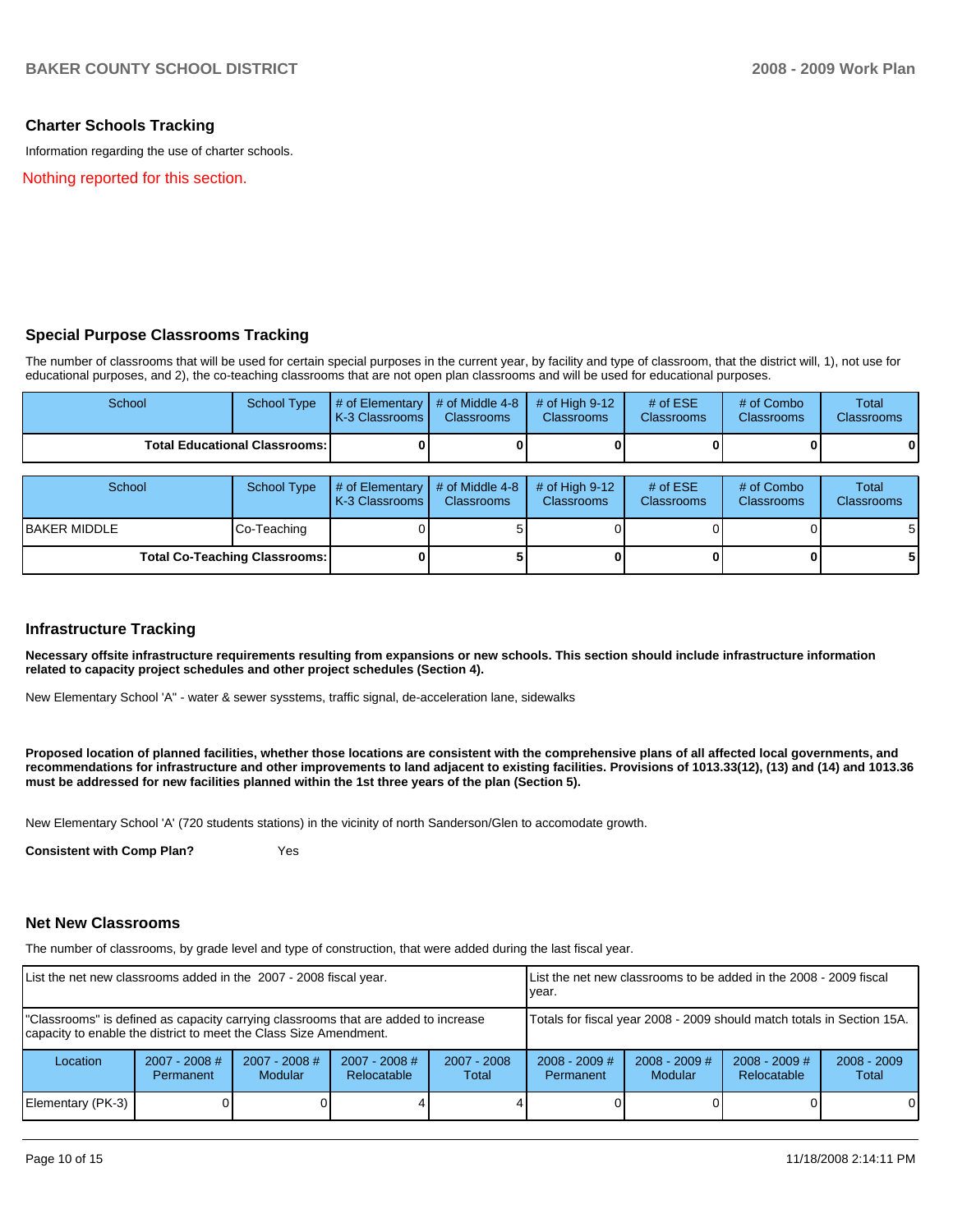| Middle $(4-8)$ |  |    |     | 24 |   |          | 24           |
|----------------|--|----|-----|----|---|----------|--------------|
| High (9-12)    |  |    |     |    |   |          | $\mathbf{0}$ |
|                |  | 13 | 13. | 24 | 0 | $\Omega$ | 24           |

## **Relocatable Student Stations**

Number of students that will be educated in relocatable units, by school, in the current year, and the projected number of students for each of the years in the workplan.

| <b>Site</b>                     | $2008 - 2009$ | $2009 - 2010$ | 2010 - 2011 | $2011 - 2012$ | $2012 - 2013$ | 5 Year Average |
|---------------------------------|---------------|---------------|-------------|---------------|---------------|----------------|
| <b>IBAKER SENIOR HIGH</b>       | 250           | 250           | 250         | 250           | 250           | 250            |
| IMACCLENNY 6TH GRADE CENTER     |               |               |             |               |               | 0              |
| IJ FRANKLIN KELLER INTERMEDIATE | 81            | 81            | 81          | 81            | 81            | 81             |
| IBAKER MIDDLE                   | 176           | 176           | 176         | 176           | 176           | 176            |
| <b>IWESTSIDE ELEMENTARY</b>     | 72.           | 72            | 72          | 72            | 72            | 72             |
| INEW MACCLENNY ELEMENTARY       |               |               |             |               |               | 0              |
| IPRE-K/KDG CENTER               |               |               |             |               |               | 0              |

| Totals for BAKER COUNTY SCHOOL DISTRICT           |       |       |       |       |       |       |
|---------------------------------------------------|-------|-------|-------|-------|-------|-------|
| Total students in relocatables by year.           | 579I  | 579   | 579   | 579 l | 579   | 579   |
| Total number of COFTE students projected by year. | 4,811 | 4.867 | 4.917 | 4.997 | 5.087 | 4.936 |
| Percent in relocatables by year.                  | 12%   | 12%   | 12%   | 12%   | 11%   | 12%   |

## **Leased Facilities Tracking**

Exising leased facilities and plans for the acquisition of leased facilities, including the number of classrooms and student stations, as reported in the educational plant survey, that are planned in that location at the end of the five year workplan.

| Location                           | # of Leased<br>Classrooms 2008 -<br>2009 | <b>FISH Student</b><br><b>Stations</b> | Owner | # of Leased<br>Classrooms 2012 -<br>2013 | <b>FISH Student</b><br><b>Stations</b> |
|------------------------------------|------------------------------------------|----------------------------------------|-------|------------------------------------------|----------------------------------------|
| <b>IBAKER SENIOR HIGH</b>          |                                          | 25                                     |       |                                          |                                        |
| <b>IWESTSIDE ELEMENTARY</b>        |                                          |                                        |       | $\Omega$                                 |                                        |
| <b>IMACCLENNY 6TH GRADE CENTER</b> |                                          | 0                                      |       | 0                                        |                                        |
| IJ FRANKLIN KELLER INTERMEDIATE    |                                          |                                        |       | 0                                        |                                        |
| <b>IBAKER MIDDLE</b>               |                                          |                                        |       |                                          |                                        |
| <b>INEW MACCLENNY ELEMENTARY</b>   |                                          |                                        |       | O                                        |                                        |
| IPRE-K/KDG CENTER                  |                                          |                                        |       | 0                                        |                                        |
|                                    |                                          | 25                                     |       | U                                        |                                        |

# **Failed Standard Relocatable Tracking**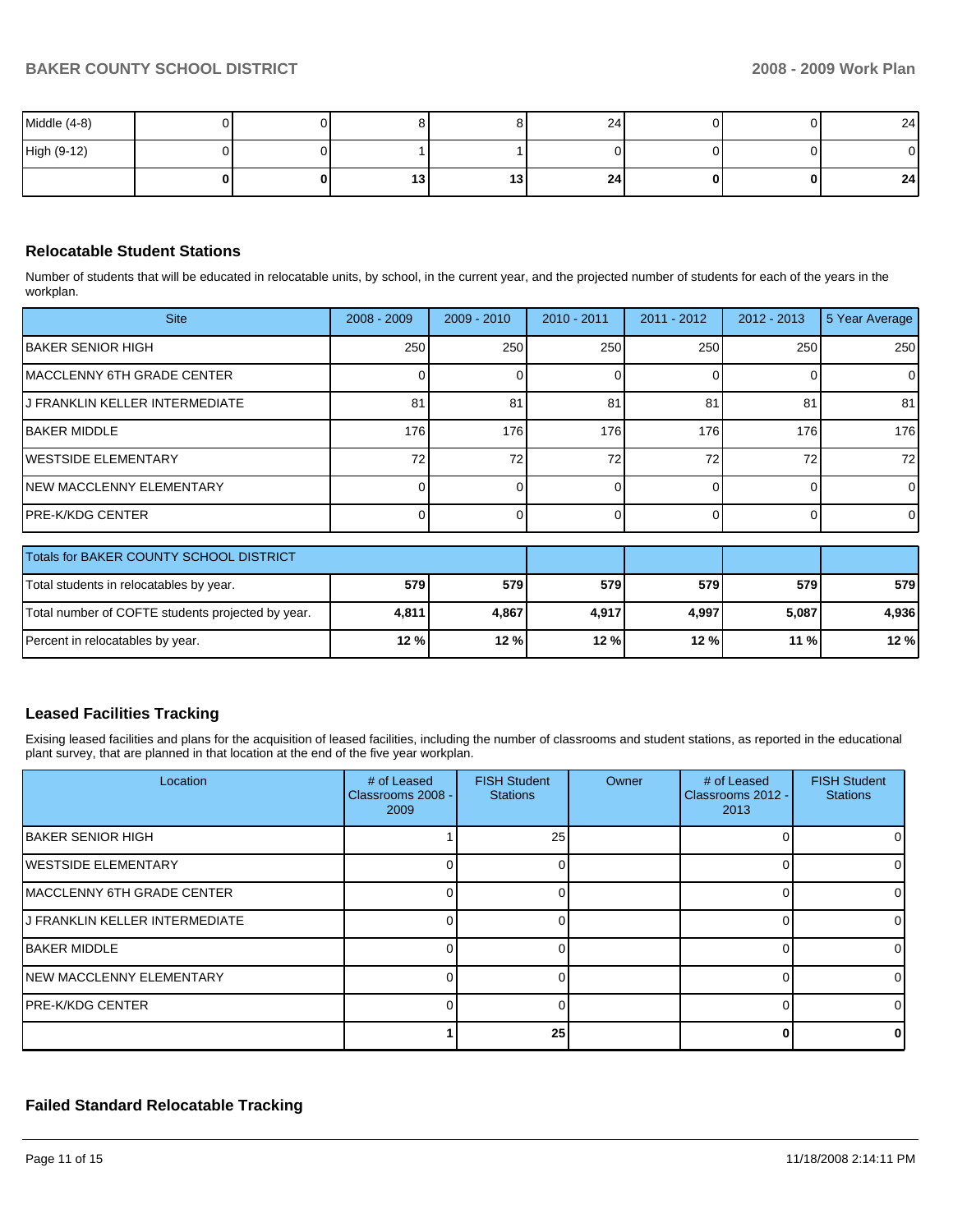Relocatable units currently reported by school, from FISH, and the number of relocatable units identified as 'Failed Standards'.

| Location                       | Actual # of Units in I<br>$2008 - 2009$ | Owner          | Student<br><b>Stations</b> | # not Meeting<br>Standards for use<br>as classroom<br>space | # of units projected<br>to be in use in<br>$2012 - 2013$ | Projected<br>(increase/decreas)<br>e) in $#$ units by<br>$2012 - 2013$ | Year in which all<br>long term<br>relocatables which<br>will be used as<br>classrooms will<br>meet standards |
|--------------------------------|-----------------------------------------|----------------|----------------------------|-------------------------------------------------------------|----------------------------------------------------------|------------------------------------------------------------------------|--------------------------------------------------------------------------------------------------------------|
| IBAKER MIDDLE                  |                                         | 9 SCHOOL BOARD | 176                        |                                                             |                                                          |                                                                        |                                                                                                              |
| <b>WESTSIDE</b><br>IELEMENTARY |                                         | 5 SCHOOL BOARD | 72                         |                                                             |                                                          | -5                                                                     |                                                                                                              |
|                                | 14 <sup>1</sup>                         |                | 248                        |                                                             |                                                          | $-14$                                                                  |                                                                                                              |

# **Planning**

## **Class Size Reduction Planning**

**Plans approved by the school board that reduce the need for permanent student stations such as acceptable school capacity levels, redistricting, busing, year-round schools, charter schools, magnet schools, public-private partnerships, multitrack scheduling, grade level organization, block scheduling, or other alternatives.** 

Not Specified

## **School Closure Planning**

**Plans for the closure of any school, including plans for disposition of the facility or usage of facility space, and anticipated revenues.**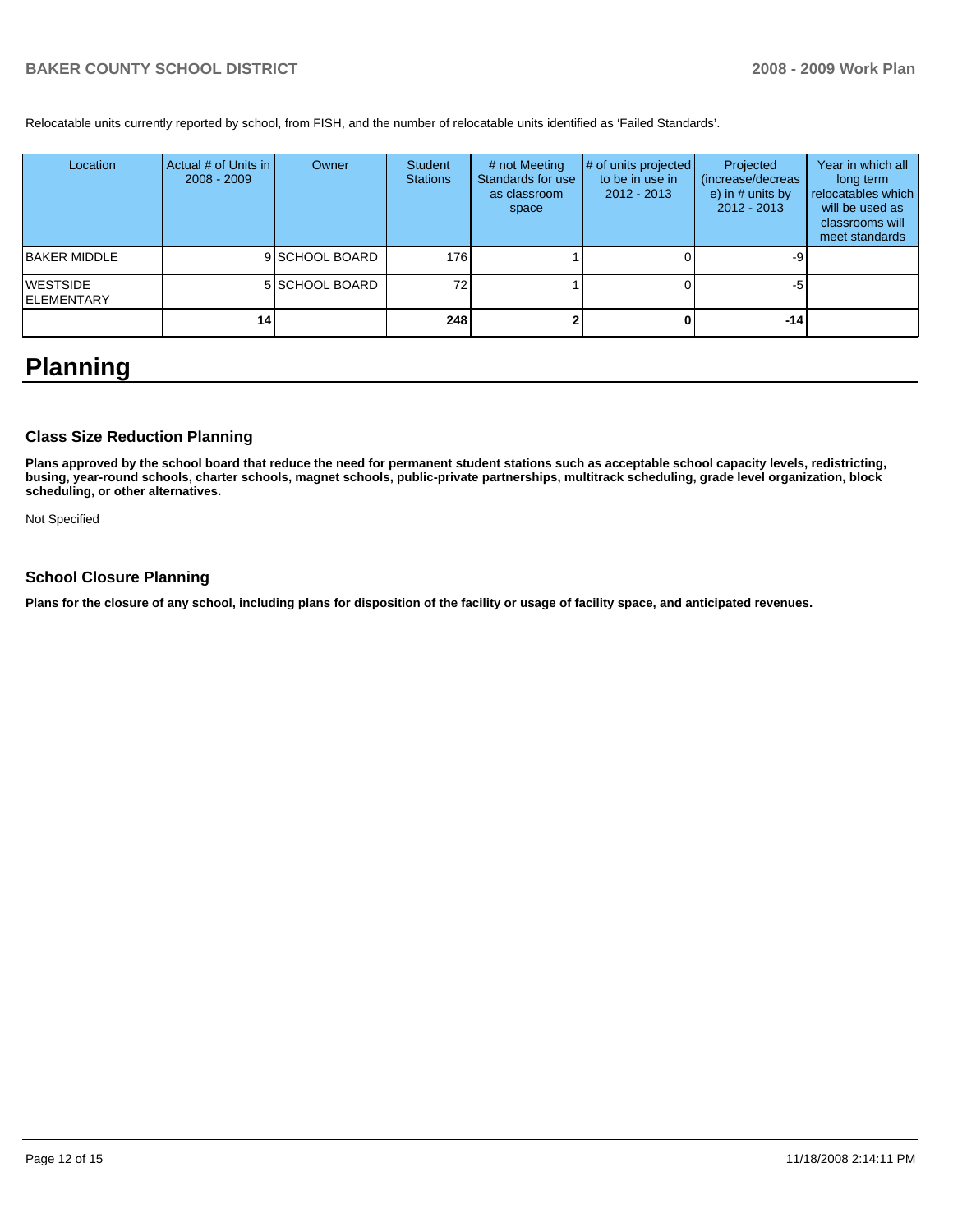# **Long Range Planning**

## **Ten-Year Maintenance**

District projects and locations regarding the projected need for major renovation, repair, and maintenance projects within the district in years 6-10 beyond the projects plans detailed in the five years covered by the work plan.

| Project                      | 2012 - 2013 / 2017 - 2018<br><b>Projected Cost</b> |
|------------------------------|----------------------------------------------------|
| <b>Life Safety</b>           | \$500,000                                          |
| Roofing                      | \$1,000,000                                        |
| Flooring                     | \$250,000                                          |
| Paving                       | \$500,000                                          |
| Equipment                    | \$1,000,000                                        |
| <b>EPA Fuel Tank Removal</b> | \$250,000                                          |
| <b>Covered Walkways</b>      | \$250,000                                          |
|                              | \$3,750,000                                        |

# **Ten-Year Capacity**

Schedule of capital outlay projects projected to ensure the availability of satisfactory student stations for the projected student enrollment in K-12 programs for the future 5 years beyond the 5-year district facilities work program.

| Project             | Location, Community, Quadrant or other<br>general location | 2012 - 2013 / 2017 - 2018<br><b>Projected Cost</b> |
|---------------------|------------------------------------------------------------|----------------------------------------------------|
| New Mid School 'A'  | North Glen                                                 | \$25,000,000                                       |
| New High School 'A' | North Macclenny                                            | \$30,000,000                                       |
|                     |                                                            | \$55,000,000                                       |

# **Ten-Year Planned Utilization**

Schedule of planned capital outlay projects identifying the standard grade groupings, capacities, and planned utilization rates of future educational facilities of the district for both permanent and relocatable facilities.

| <b>Grade Level Projections</b>   | <b>FISH</b><br><b>Student</b><br><b>Stations</b> | Actual 2007 -<br><b>2008 FISH</b><br>Capacity | Actual<br>$2007 -$<br>2008<br><b>COFTE</b> | Actual 2007 - 2008<br><b>Utilization</b> | Actual 2008 - 2009 / 2017 - 2018 new<br>Student Capacity to be added/removed | <b>I</b> Projected 2017 - Projected 2017 -<br>2018 COFTE | 2018 Utilization |
|----------------------------------|--------------------------------------------------|-----------------------------------------------|--------------------------------------------|------------------------------------------|------------------------------------------------------------------------------|----------------------------------------------------------|------------------|
| Elementary - District<br>ITotals | 3.028                                            | 3.028                                         | 2.408.57                                   | 79.56 %                                  | 792                                                                          | 3.300                                                    | 86.39 %          |
| Middle - District Totals         | 1.770                                            | 1.593                                         | .080.37                                    | 67.80 %                                  | 800                                                                          | 2.000                                                    | 83.58 %          |
| High - District Totals           | 1.701                                            | 1.616                                         | .356.74                                    | 83.97 %                                  | 900                                                                          | 2.400                                                    | 95.39 %          |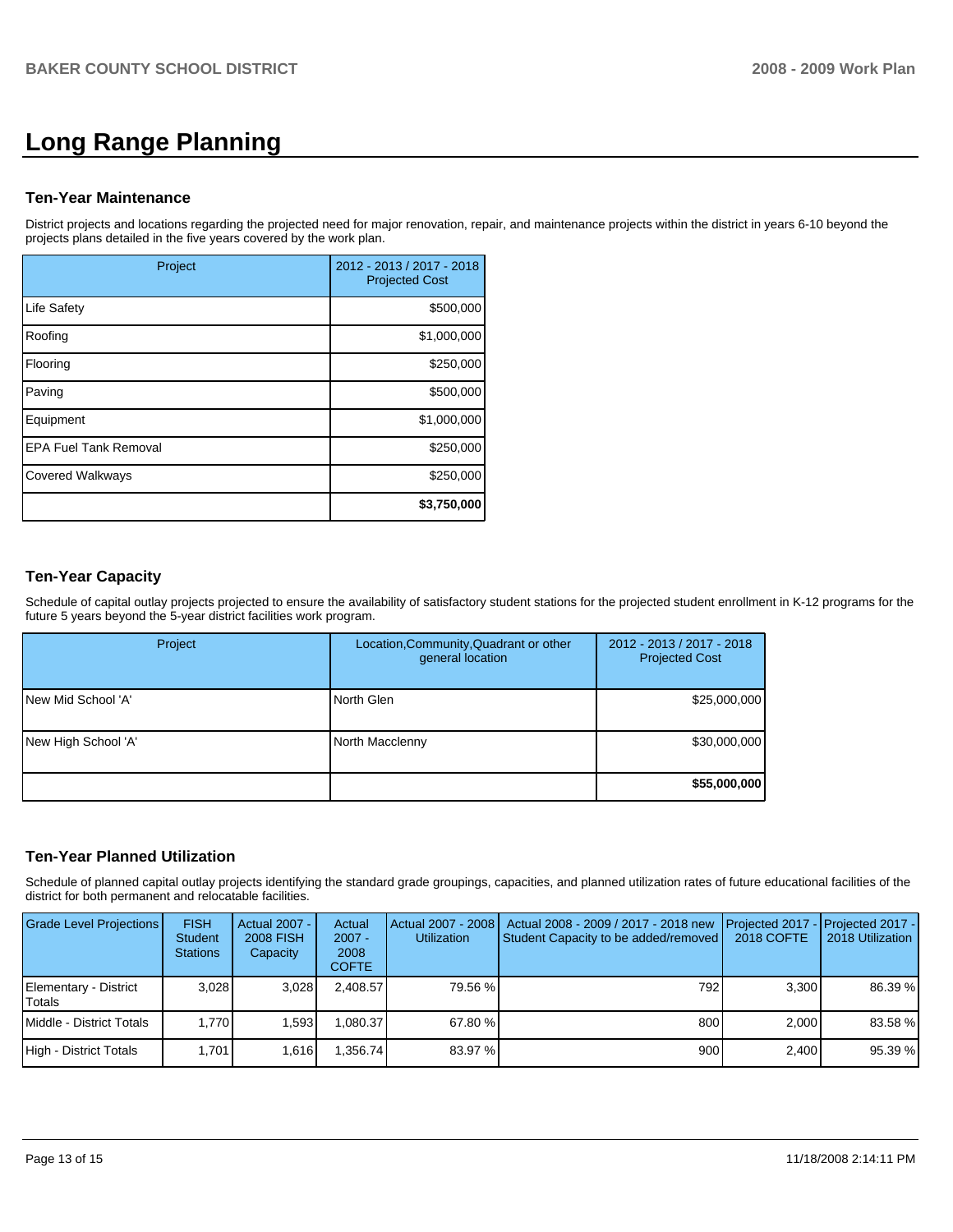| Other - ESE, etc |       |       | 0.00     | $0.00 \%$ |       | 01    | 0.00%   |
|------------------|-------|-------|----------|-----------|-------|-------|---------|
|                  | 6,499 | 6,237 | 4,845.68 | 77.69 %   | 2,492 | 7,700 | 88.21 % |

## **Ten-Year Infrastructure Planning**

**Proposed Location of Planned New, Remodeled, or New Additions to Facilities in 06 thru 10 out years (Section 28).** 

Nothing reported for this section.

Plans for closure of any school, including plans for disposition of the facility or usage of facility space, and anticipated revenues in the 06 thru 10 out **years (Section 29).** 

Nothing reported for this section.

#### **Twenty-Year Maintenance**

District projects and locations regarding the projected need for major renovation, repair, and maintenance projects within the district in years 11-20 beyond the projects plans detailed in the five years covered by the work plan.

| Project                      | 2017 - 2018 / 2027 - 2028 Projected Cost |
|------------------------------|------------------------------------------|
| Life Safety                  | \$1,000,000                              |
| Roofing                      | \$2,000,000                              |
| Paving                       | \$1,000,000                              |
| Flooring                     | \$500,000                                |
| Equipment                    | \$2,000,000                              |
| <b>EPA Fuel Tank Removal</b> | \$500,000                                |
| <b>Covered Walkways</b>      | \$500,000                                |
|                              | \$7,500,000                              |

## **Twenty-Year Capacity**

Schedule of capital outlay projects projected to ensure the availability of satisfactory student stations for the projected student enrollment in K-12 programs for the future 11-20 years beyond the 5-year district facilities work program.

| Project                                              | Location, Community, Quadrant or other<br>general location | 2017 - 2018 / 2027 - 2028<br><b>Projected Cost</b> |
|------------------------------------------------------|------------------------------------------------------------|----------------------------------------------------|
| INew Elem 'D'                                        | South Macclenny/Glen                                       | \$20,000,000                                       |
| <b>INew Elem 'E'</b>                                 | West of Sanderson                                          | \$20,000,000                                       |
| l Additional Middle School Classrooms New Middle 'A' | North Macclenny                                            | \$15,000,000                                       |